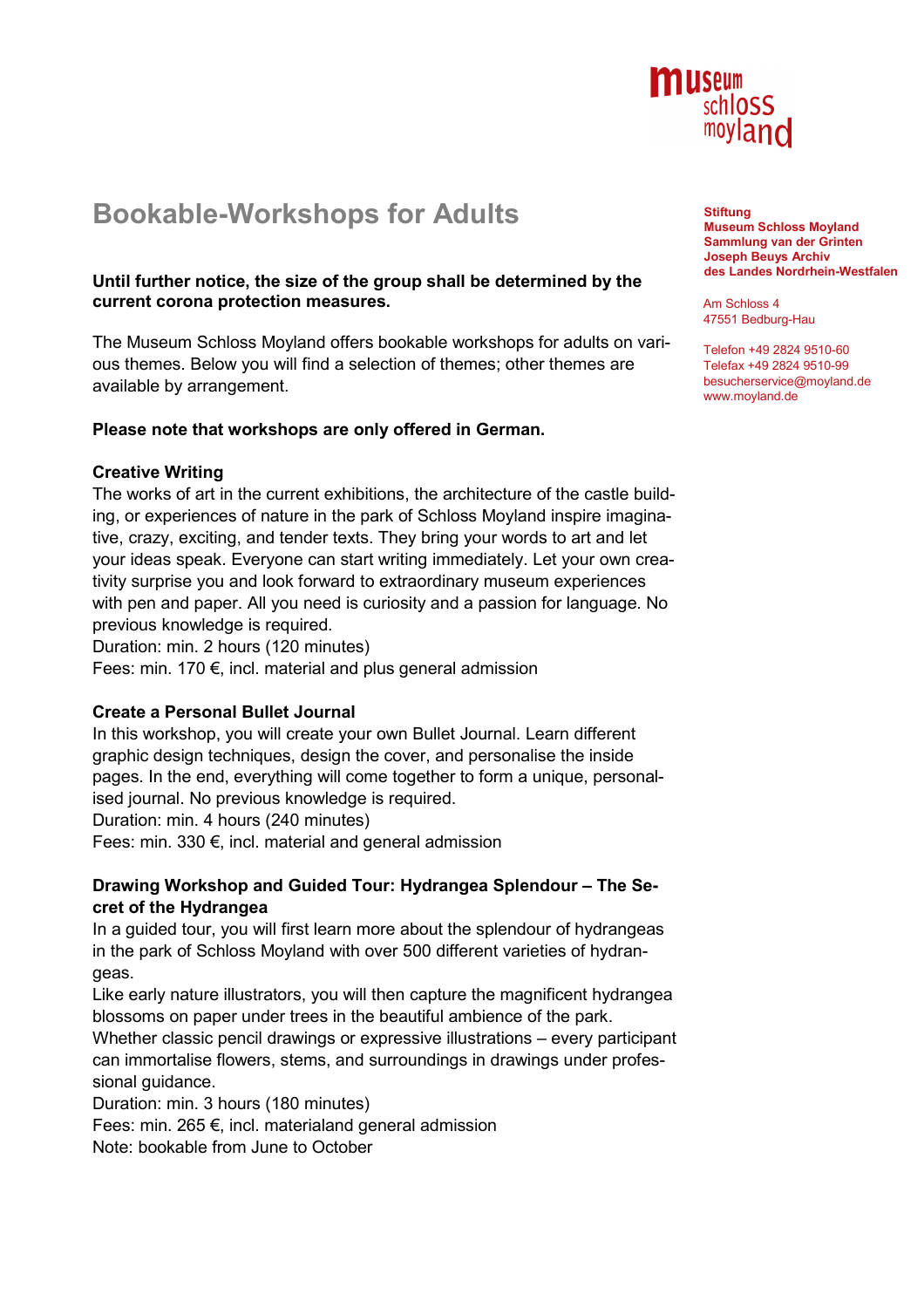# **Practical information**

Please note that workshops can only take place during regular opening hours. Before and after the workshop, the castle and park can be visited individually.

#### **Maximum Group Size**

10 persons

# **Fees**

For members of the Society of Friends of the Museum Schloss Moyland the total costs for each workshop is reduced by 10  $\epsilon$ .

# **Additional Information and Booking**

For further information and bookings please contact us by e-mail to besucherservice@moyland.de or by telephone to +49 2824 9510-60. To help us make you the best possible offer, please provide the following information:

- What theme should the workshop focus on?
- On what date and at what time should the workshop take place?
- How many persons will participate in the workshop?
- What is the approximate age of the participants? Will there be children?
- Do the participants have previous artistic knowledge?
- Have the participants already visited Museum Schloss Moyland in the past?
- Will people with limited mobility participate?
- Do you have special wishes, or do we have to take anything special into account?
- We also need your complete contact details (name, address, e-mail address, and telephone number).

# **Delays**

We kindly ask you to arrive at the museum's ticket office 15 minutes before the workshop begins. The leader of your workshop will be waiting for you there.

In the event of a delay, please inform us immediately by calling +49 2824 9510-60. The schedule of the respective workshop leaders is such that if you are more than 15 minutes late – without notification from you in due time – they can no longer wait for you. If a group does not show up or arrives so late that the workshop cannot take place, the full fee will be charged. In the event of a delay, there is no entitlement to an implementation of the workshop with the total duration booked.